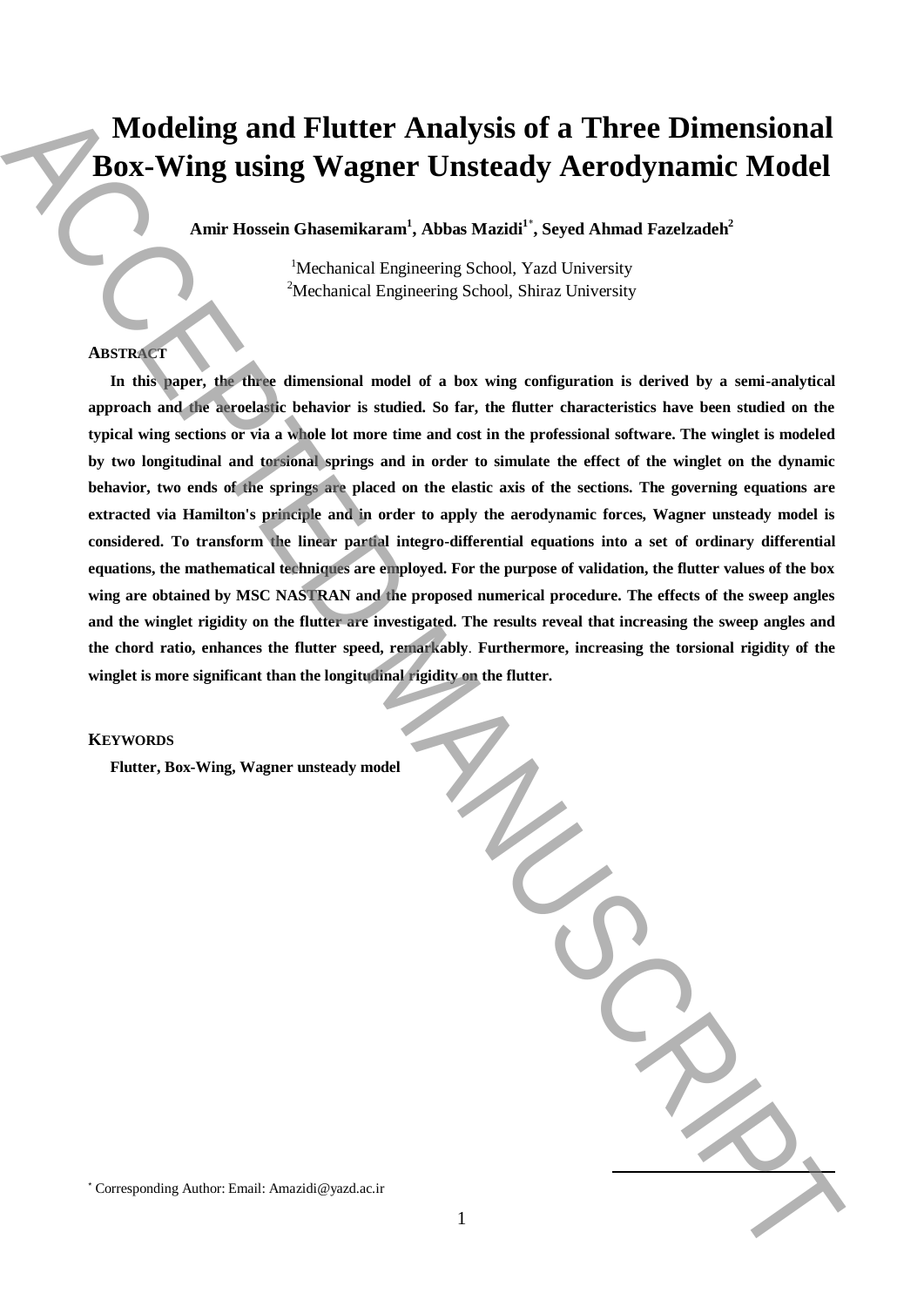## **1. Introduction**

Box Wing Aircraft (BWA) is introduced by Prandtl in 1924. The BWA decreases the induced drag compared to the conventional wings. A reduction of induced drag in the BWA has significant influence on the airplane weight and performance.

In recent years, most of the researchers have been focused on design of the BWA configurations and there is not yet a comprehensive literature studying the flutter of box wings. In the present effort, aeroelastic modeling and flutter analysis of a 3-D BWA configuration are carried out using Wagner unsteady aerodynamic model.

## **2. Methodology**

One way to derive the governing equations in complex dynamic systems is to use several intermediate coordinate systems. The BWA is included front wing, rear wing and winglet that connects to the wings tip [1]. The intermediate coordinate systems are placed on the airplane's center of gravity, root and tip of wings. Figure 1 shows a schematic of the coordinate systems [2].



**Figure 1. A schematic of the coordinate systems**

Furthermore, when the systems include concentrated discrete nodes, can utilize Delta Dirac function in order to apply the properties of nodes in the governing equations. Also, in order to simulate the torsional and longitudinal behavior of the winglet, is used two linear springs [3]. The equations are obtained via Hamilton's variational principle and are as coupled partial integral differential equations (PIDEs). The equations include parameter-dependent and time-dependent integral parts which Dirac Delta function is multiplied by itself several times in the parameter-dependent terms. Furthermore, the time-dependent terms are presented in Wagner unsteady model that is utilized to apply the aerodynamic forces and moments.

## **3. Numerical solution**

The governing equations are solved by a novel procedure as following steps:

- Develop the parameter-dependent terms: A new class of generalized functions was developed by NASA report [4]. The functions can derive from hyperbolic tangent and Gaussian families which the hyperbolic tangent family is utilized in the present work. Therefore, the parameter-dependent terms can be developed using the mentioned relations and by part integral method.
- Eliminate the time-dependent terms**:** Using by part integral method and some mathematical techniques as Ref. [5], the time-dependent terms are eliminated from the equations developed in the previous step.
- Transform PDEs to ODEs**:** The expanded equations from the previous steps, will be as partial differential equations (PDEs) and transformed to ordinary differential equations (ODEs) using the assumed modes method [6].

For the determination of flutter, the problem is reduced to that of finding the eigenvalues of the coefficient matrix in the state-space. The eigenvalue ω is a continuous function of the air speed U<sub>∞</sub>. For  $U_{\infty} \neq \cdot$ ,  $\omega$  is in general a complex value,  $\omega = \text{Re}(\omega) + i \text{Im}(\omega)$ . When  $\text{Re}(\omega) = \cdot$  and  $\text{Im}(\omega) \neq \cdot$ , the wing is said to be in critical flutter condition and when  $\text{Re}(\omega) = \cdot$  and simultaneously Im( $\omega$ ) = ·, the wing is said to be in critical divergence condition.

## **4. Results and Discussion**

There is no numerical solution or experimental data for the studied model so far. Therefore in this work, the flutter analyses of the BWA is performed in MSC NASTRAN software and the results are compared as in Tables 1. As can be seen, a good agreement is reported.

|  | Table 1. Validation of the flutter speed for the BWA |  |
|--|------------------------------------------------------|--|
|  |                                                      |  |

| Component  | <b>Method</b>        | $V_F(m/s)$ | $\omega_F$ (Hz) |
|------------|----------------------|------------|-----------------|
| Front Wing | <b>Wagner Theory</b> | 287        | 4.58            |
|            | <b>NASTRAN</b>       | 289        | 3.29            |
| Rear Wing  | <b>Wagner Theory</b> | 274        | 6.89            |
|            | <b>NASTRAN</b>       | 271        | 6.75            |
| Box-Wing   | Wagner Theory        | 269        | 6.55            |
|            | <b>NASTRAN</b>       |            | 4.63            |